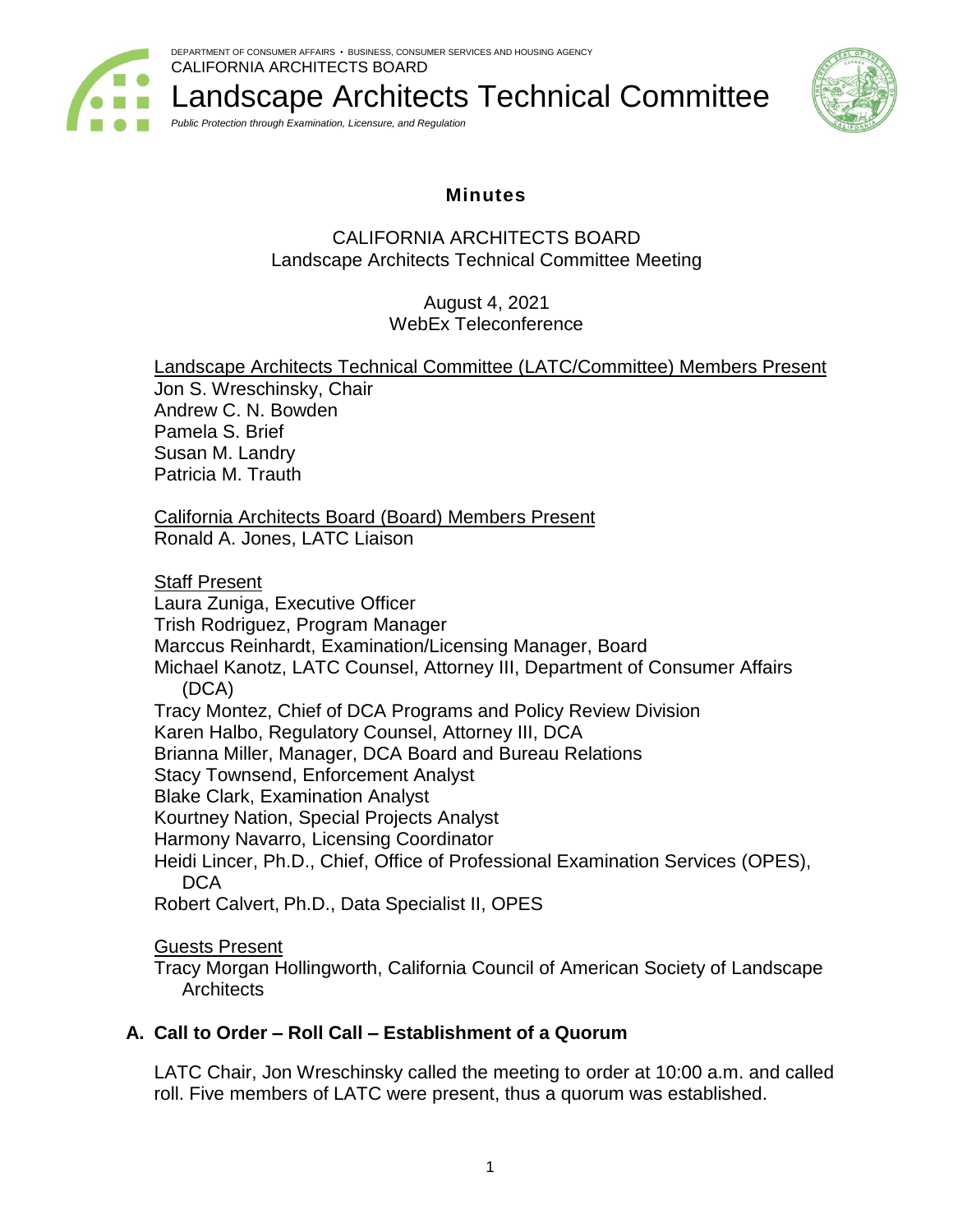## **B. Chair's Procedural Remarks and LATC Member Introductory Comments**

Mr. Wreschinsky explained the meeting was held via webcast pursuant to the provisions of Governor Gavin Newsom's Executive Order N-29-20, dated June 11, 2021, and there was no physical meeting location.

Mr. Wreschinsky thanked the meeting participants for their attendance and welcomed Ronald A. Jones, LATC Liaison to the Board.

### **C. Public Comment on Items Not on the Agenda**

Mr. Wreschinsky invited members of the public to address the LATC. There were no comments from the public.

### **D. Update on the Department of Consumer Affairs (DCA)**

Brianna Miller advised the Committee that, on July 26, 2021, the Governor announced that California state workers will be required to either show proof of full COVID-19 vaccination or be tested at least once a week. She also shared current reopening guidance pertaining to the use of face coverings and continuation of remote meetings. She shared that Boards and Bureaus are considering permanent changes for efficiency and employee wellbeing such as telework and eliminating paper processes. Ms. Miller reminded the Committee members of the 2021 required board member trainings and advised that trainings are now accessible through DCA's new training portal, the Learning Management System.

### **E. Business Modernization Project Update by the Office of Information Services**

Lisa Rangel explained that LATC is one of 17 programs currently involved with DCA's Business Modernization Project and one of five programs included in Cohort 2. She explained that each program participates in extensive process mapping and functional requirement gathering with the assistance of DCA's Organizational Improvement Office before moving forward with the California Department of Technology's four-stage Project Approval Lifecycle. Ms. Rangel noted that LATC is currently in stage three of the Project Approval Lifecycle.

Andrew Bowden asked when the project will be completed. Ms. Rangel responded that completion of the project is expected in fall 2023.

#### **F. Review and Possible Action on April 29, 2021 LATC Meeting Minutes**

Mr. Wreschinsky suggested a revision to capitalize the word Assembly in the third paragraph on page nine.

### • **Andrew C. N. Bowden moved to approve the April 29, 2021 LATC Meeting Minutes with the specified correction.**

#### **Susan M. Landry seconded the motion.**

There were no comments from the public.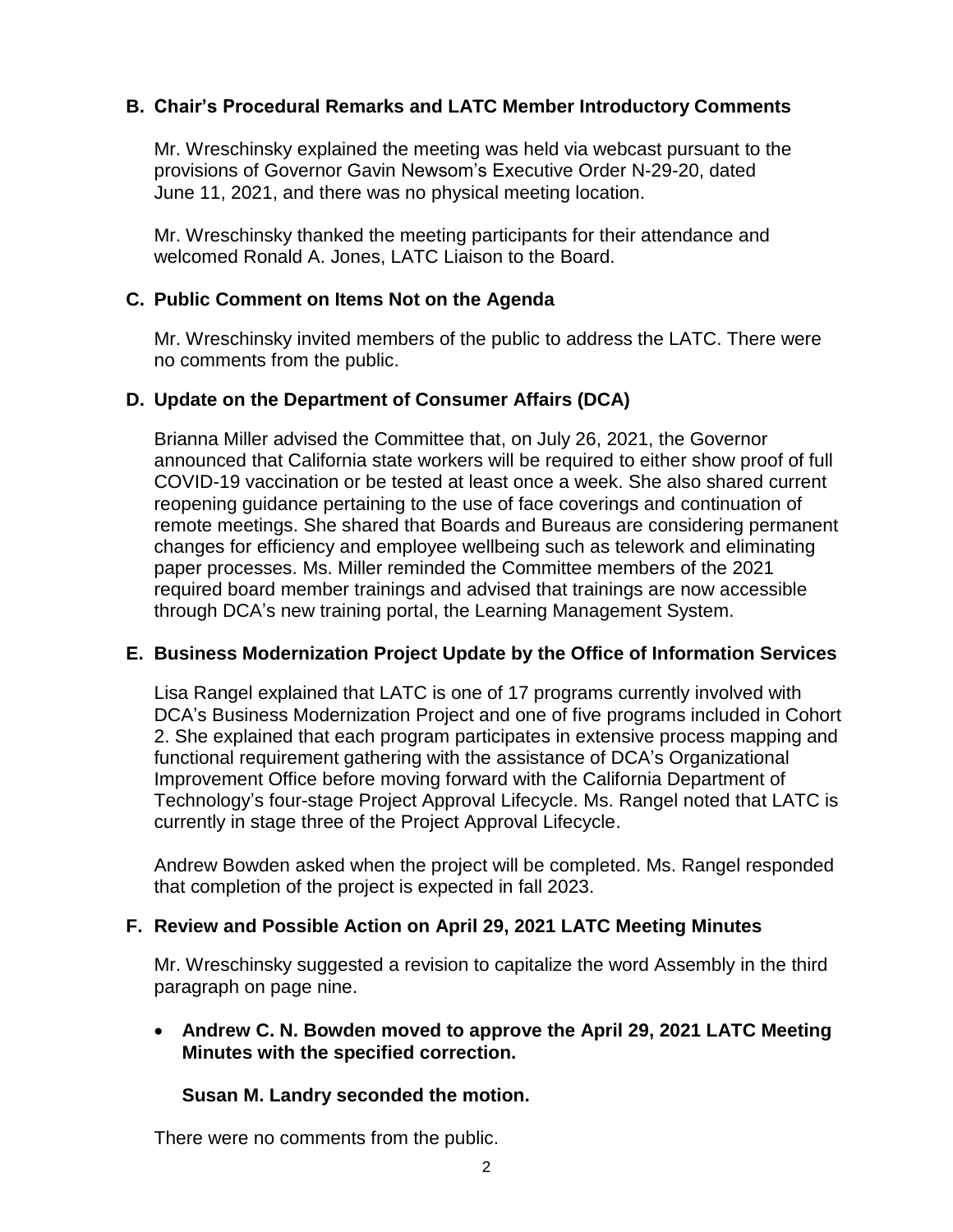**Members Bowden, Brief, Landry, and Chair Wreschinsky voted in favor of the motion. Member Trauth abstained. The motion passed 4-0-1.**

- **G. Review and Possible Action on May 25, 2021 LATC Meeting Minutes** 
	- **Andrew C. N. Bowden moved to approve the May 25, 2021 LATC Meeting Minutes.**

## **Pamela S. Brief seconded the motion.**

There were no comments from the public.

**Members Bowden, Brief, Landry, Trauth, and Chair Wreschinsky voted in favor of the motion. The motion passed 5-0.**

## **H. Program Manager's Report**

**1. Update on LATC's Administrative/Management, Examination, Licensing, and Enforcement Programs**

Trish Rodriguez advised the Committee of the recent budget approval, current outof-state travel requests, and plans for upcoming LATC and Board meetings. She added that staff continue to telework as well as work in the office. Ms. Rodriguez further shared that staff conducted an outreach presentation in April for landscape architecture students at the University of California, Berkeley and announced that LATC was approved to fill a temporary Associate Governmental Program Analyst position to assist with the Business Modernization Project.

Ms. Rodriquez highlighted LATC's recent social media and website activities, most notably, the remediation of all inaccessible documents to comply with requirements set by Assembly Bill 434. She concluded her presentation with an overview of LATC's current rulemaking and enforcement activity.

## **2. Discuss and Possible Action on Annual Enforcement Report**

Stacy Townsend presented the annual Enforcement Program Report summarizing recent complaint data and enforcement actions. Ms. Landry questioned if pending cases carry over to the following fiscal year complaint data. Ms. Townsend confirmed that closed complaints are reported under the fiscal year they were closed. Mr. Wreschinsky asked if there are trends in types of complaints received over the year. Ms. Townsend replied that complaints are consistent throughout the year. Ms. Brief inquired if there is a portion of the profession that sees more complaints than others. Ms. Townsend explained that most complaints received are related to unlicensed activity, however, complaints received against licensees usually pertain to residential projects.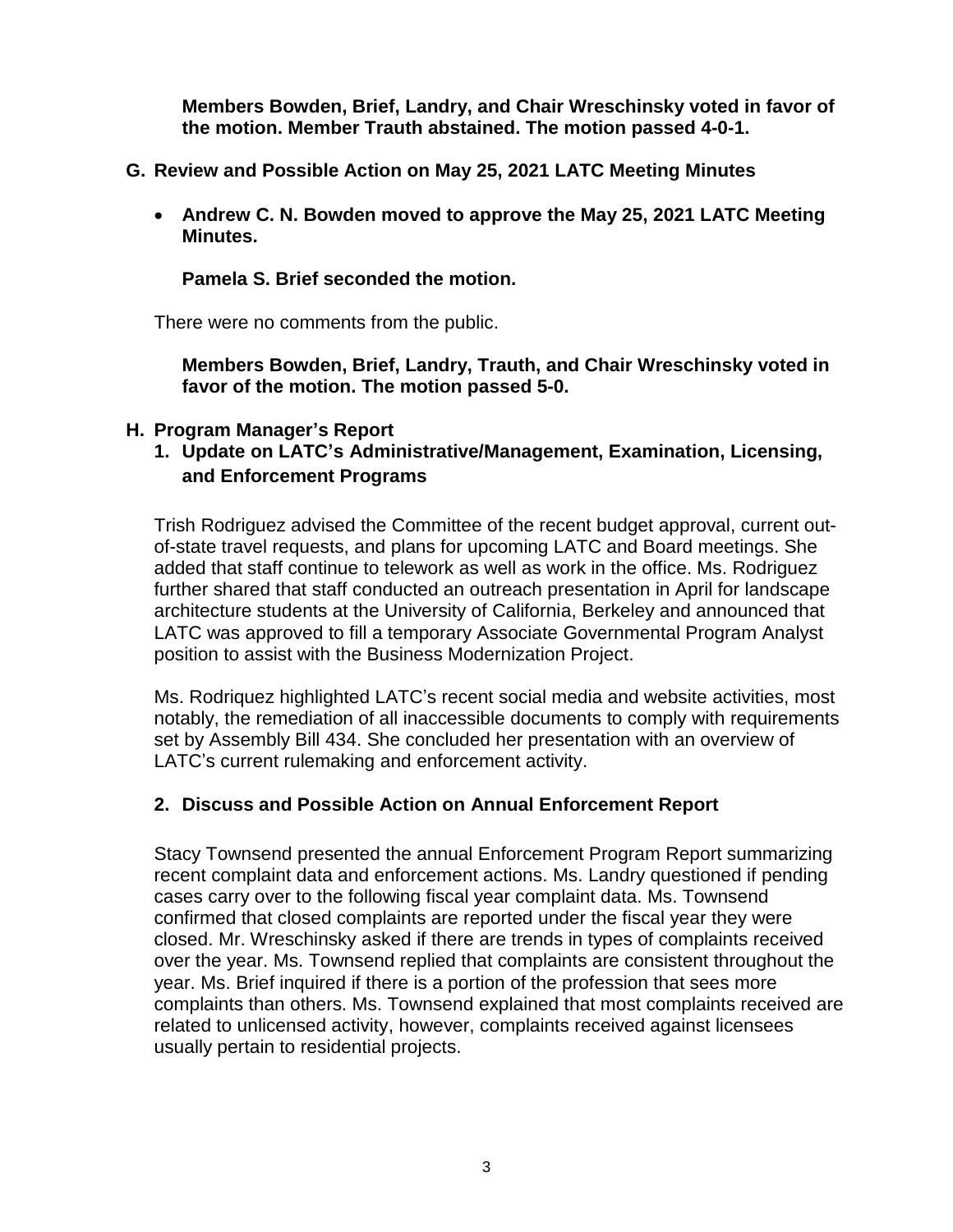### **I. Review and Possible Action on Modified Proposed Regulatory Language for California Code of Regulations (CCR), Title 16, Division 26, Article 1, Section 2620 Education and Training Credits**

Ms. Rodriguez advised the Committee that LATC had received a comment from Stephanie Landregan, Director of the UCLA Extension Landscape Architecture Program, concerning proposed CCR section 2620(a)(11) which prompted staff to issue a Modified Regulatory Proposal. She added that no additional comments were received during the associated 15-day public comment period, which opened June 24, 2021 and closed July 9, 2021. Ms. Rodriguez then directed the Committee to the proposal included within the meeting materials.

Ms. Brief recused herself from the discussion due to the fact that she currently teaches at UCLA. Ms. Landry asked for the meaning of "partial completion" as used in the Modified Regulatory Proposal to amend CCR section 2620. Ms. Rodriguez clarified that applicants must complete at least 80 percent of the total units required for completion of the program to meet the specified requirement.

Mr. Bowden asked if Ms. Landregan had reviewed the Modified Regulatory Proposal. Ms. Rodriguez confirmed that the proposal was drafted to address the concern outlined in Ms. Landregan's comment. Kourtney Nation added that the proposal is necessary to correct the proposed regulatory text in order to retain an existing pathway to licensure.

• **Andrew C. N. Bowden moved to recommend to the Board approval and adoption of the proposed modified regulatory text for section 2620 Education and Training Credits as modified and delegate to the Executive Officer the authority to make any technical or non-substantive changes that may be required to complete the rulemaking file.**

**Susan M. Landry seconded the motion.**

There were no comments from the public.

**Members Bowden, Landry, Trauth, and Chair Wreschinsky voted in favor of the motion. Member Brief abstained. The motion passed 4-0-1.**

### **J. Review, Discussion, and Possible Action Regarding Staff Request to Reconsider Previously Approved Text to Amend Title 16, California Code of Regulations (CCR) Section 2680 (Disciplinary Guidelines) and Authorization to Initiate a New Rulemaking**

Ms. Halbo explained to LATC that each of the changes made by legal are described in depth within the agenda's memo. She informed the committee that all changes made since the Disciplinary Guidelines (Guidelines) were last approved have been highlighted in yellow. Ms. Halbo continued stating that senior legal counsel with experience in enforcement reviewed the Guidelines very closely to ensure that the Guidelines are useful. She then indicated that, in looking over the Guidelines prior to the meeting, a typo was found in the previously approved language on page 5 in which the word "committee" needs to be edited to read "committed" and, although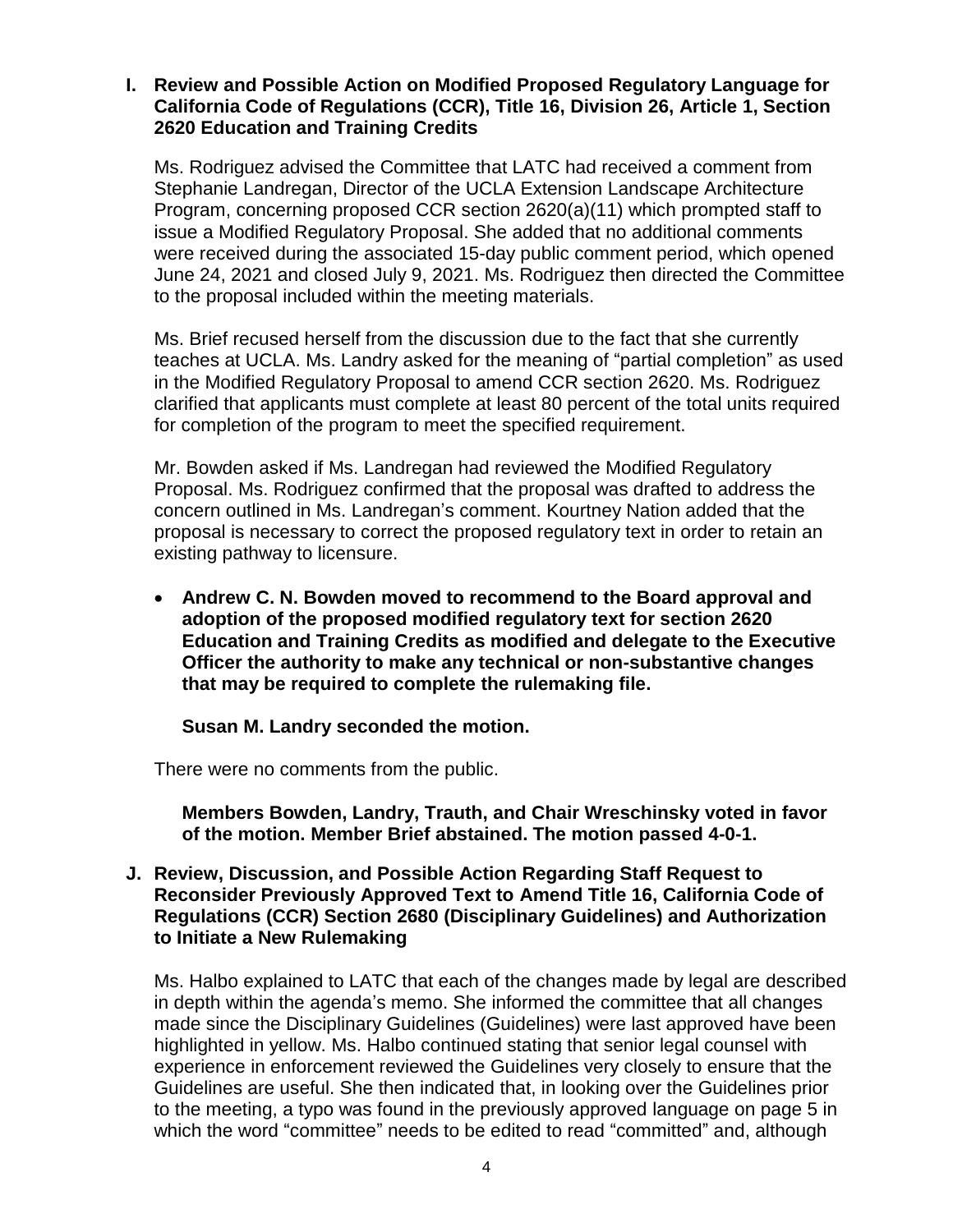this is considered to be a non-substantive grammatical correction that the Executive Officer has the power to make, it can be added to the motion.

Ms. Halbo explained to the Committee that amendments were made to the Guidelines to strengthen them for approval.

Mr. Wreschinsky inquired on whether the amendments to the Guidelines were made to conform with the guidelines of other boards and bureaus. Ms. Halbo replied that they are not just to conform but to make the Guidelines more effective for the Committee, explaining that having model orders streamlines the enforcement process allowing Administrative Law Judges (ALJs) to "drag and drop" the appropriate language.

Ms. Halbo explained that since the previously approved language had not progressed to the 45-day comment period, the Guidelines were able to be brought back with the additional amendments and essentially begin a new rulemaking package. Mr. Wreschinsky requested confirmation that the existing regulation is what the ALJs are utilizing, to which, Ms. Halbo confirmed.

Ms. Brief thanked staff and legal counsel for the thoroughness going through the Guidelines and putting together the memo and materials which made it easy to follow and review. Ms. Landry agreed with Ms. Brief's sentiments.

• **Member Susan M. Landry moved to recommend to the Board approval and adoption of the proposed amendments to the previously approved amendments to 16 CCR Section 2680, Disciplinary Guidelines, and to direct staff to initiate a new rulemaking by submitting the text to the Director of the Department of Consumer Affairs and Business Consumer Services and Housing Agency for review, and if no adverse comments are received, authorize the Executive Officer to take all steps necessary to initiate the rulemaking process. If no adverse comments are received during the 45 day comments period, and no hearing is requested, authorize the Executive Officer to make any grammatical or non-substantial changes required of the package and adopt the proposed regulations of CCR section 2680, as noticed.**

#### **Member Pamela S. Brief seconded the motion.**

There were no comments from the public.

**Members Bowden, Brief, Landry, Trauth, and Chair Wreschinsky voted in favor of the motion. The motion passed 5-0.**

### **K. Review and Discuss 2021 Legislation**

**1. Assembly Bill (AB) 107 (Salas) Department of Consumer Affairs (DCA): Boards: Temporary Licenses: Military Spouses**

Laura Zuniga provided an update on AB 107, regarding temporary licenses for military spouses. She explained that an applicant for temporary license would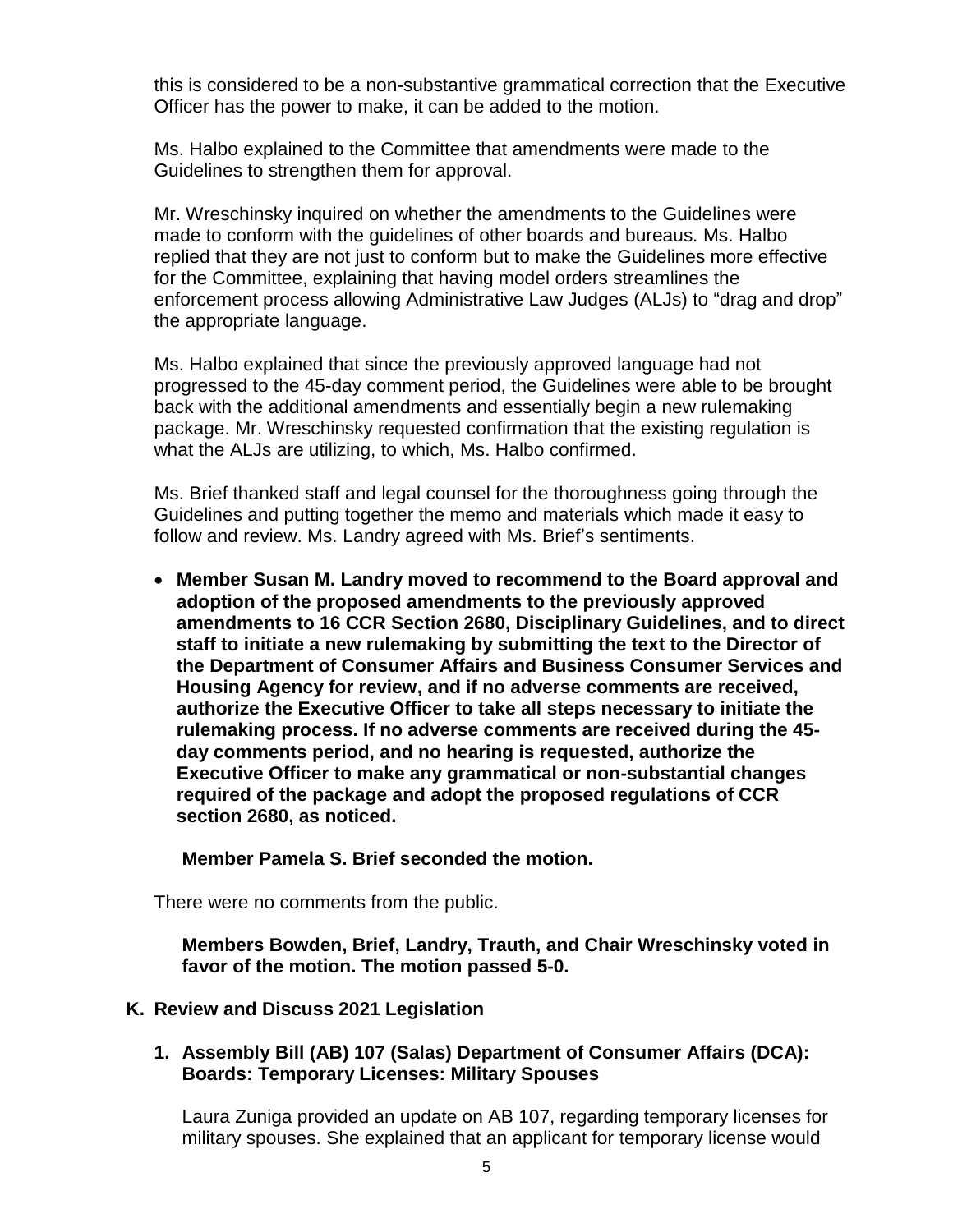need to provide a criminal background check and possibly pass a Californiaspecific exam. Mr. Wreschinsky added that applicants for a temporary license may also pursue reciprocity licensure. Tracy Morgan Hollingworth recommended that LATC try to implement passage of the California Supplemental Examination (CSE) as a requirement to obtain temporary license.

## **2. AB 1010 (Berman) DCA: Architects: Continuing Education**

Ms. Zuniga explained that AB 1010 requires architects to complete an additional five hours of continuing education in zero net carbon design.

## **3. Senate Bill 607 (Roth) Professions and Vocations**

Ms. Zuniga explained that this bill pertains to implementation of the upcoming LATC fingerprint requirement which will become effective next year. She added that the bill also requires all DCA Boards to waive fees for spouses of activeduty military personnel.

### **L. Presentations by DCA Office of Professional Examination Services (OPES) on the Examination Performance Statistics for the Landscape Architect Registration Examination and the California Supplemental Examination**

Ms. Rodriguez announced that Research Data Specialist Dr. Robert Calvert would present OPES' Evaluation of Passing Scores report pertaining to the LARE and CSE. Dr. Calvert first shared an overview of services provided by OPES to DCA licensing programs. He explained that the focus of this evaluation was to determine if California LARE pass rates are significantly different than national LARE pass rates and identify possible causes of the current discrepancy. Dr. Calvert then presented results of the 2018-2020 LARE data analysis reflecting a statistically significant difference in the candidate pass rates of LARE section 2. He further explained that pass rate differences among LARE sections 1, 3, and 4 were not found to be statistically significant. Dr. Calvert also presented that exact reasons for pass rate discrepancies are unknown, however, possible causes include chance, pathway to qualification, education of the candidate, quality of work experience, and quality of examination. He noted that California candidates are significantly more likely to take LARE sections 1 and 2 concurrently, which can have a negative effect on pass rates.

Mr. Wreschinsky asked if there are specific areas of the CSE that are difficult for California candidates and if repeat test data is available. Dr. Calvert responded that, depending on the scope of the Committee's request, OPES staff could review CSE data to determine if there are areas where candidates are struggling. He added that repeat test data across all DCA programs shows that candidates who fail are likely to test again and repeat candidates are about as likely to pass the second time as they were the first time around. He added that chances of passing an exam decline after a candidate has failed twice.

Mr. Bowden asked if the presented pass rate findings are typical of other examinations. Dr. Calvert responded that this evaluation was in line with other evaluations conducted by OPES. Ms. Brief asked how many more California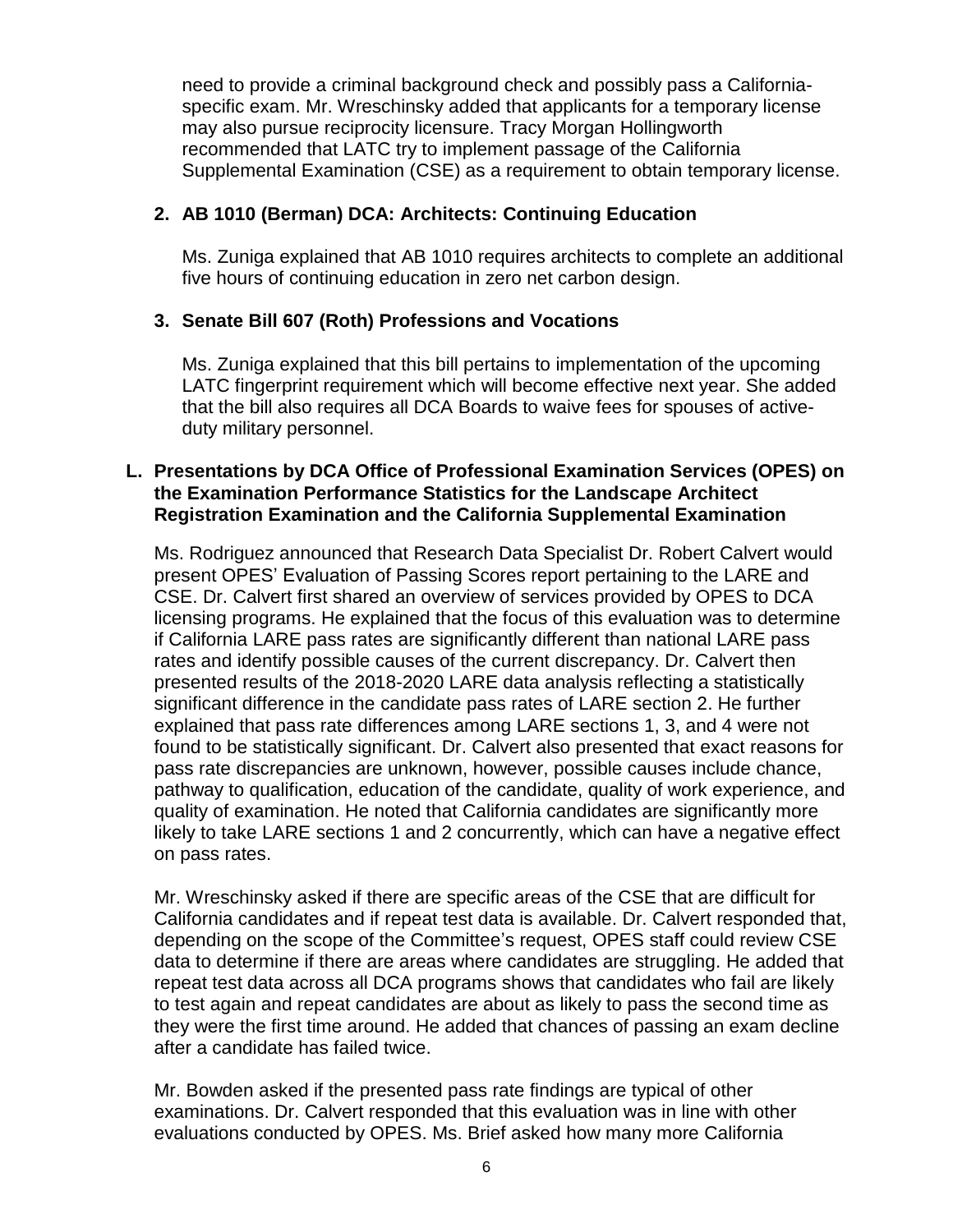candidates take LARE sections 1 and 2 concurrently compared to other states. Dr. Calvert responded that about 10 percent of California candidates took sections 1 and 2 concurrently compared to the national average which was about 4 percent of overall candidates from 2018-2020. Ms. Brief asked Dr. Calvert if the 4 percent discrepancy is significant enough to suggest that California candidates should not take the two sections concurrently. Dr. Calvert advised that LATC may consider communicating the pass rate concern to candidates, however, OPES is not in the position to recommend that candidates are prevented to take LARE sections 1 and 2 concurrently. Mr. Bowden asked if LARE section 2 pass rates have changed significantly since LATC began allowing candidates to sit for LARE sections 1 and 2 prior to obtaining training experience credit. Dr. Calvert confirmed that if historical LARE data is available, OPES can conduct a comparison with the current pass rates.

• **Pamela S. Brief moved to direct staff to collect and present, for LATC consideration, pass rate data from a few years prior to when California began allowing students to take LARE sections 1 and 2 after graduation.**

**Patricia M. Trauth seconded the motion.**

There were no comments from the public.

**Members Bowden, Brief, Landry, Trauth, and Chair Wreschinsky voted in favor of the motion. The motion passed 5-0.**

## **M. Council of Landscape Architectural Registration Boards**

## **1. Review CLARB September 2021 Annual Meeting Agenda**

Ms. Rodriguez directed the Committee members to the CLARB Annual Meeting Agenda for September 22-24, 2021. Mr. Wreschinsky noted that the CLARB Uniform Standards will be considered at the upcoming Annual Meeting. He added that CLARB will also hold a session on increasing access and equity in licensure and inquired about potential solutions to address that issue. Ms. Trauth asked who would represent LATC at the 2021 CLARB Annual Meeting. Mr. Wreschinsky responded that he and Ms. Rodriguez will attend. Mr. Jones noted that the Board is also working through issues related to diversity and equity with the National Council of Architectural Registration Boards. He expressed the importance of these initiatives to strengthen the industry by expanding access to licensure. Mr. Jones acknowledged that California is not currently represented within CLARB leadership and encouraged the Committee members to consider opportunities to serve in those leadership roles. Members Bowden, Trauth, and Wreschinksy agreed and shared their personal experiences applying for, or being considered for, open CLARB positions.

**2. Review and Possible Action on 2021 CLARB Board of Directors and Leadership Advisory Council Elections Ballot**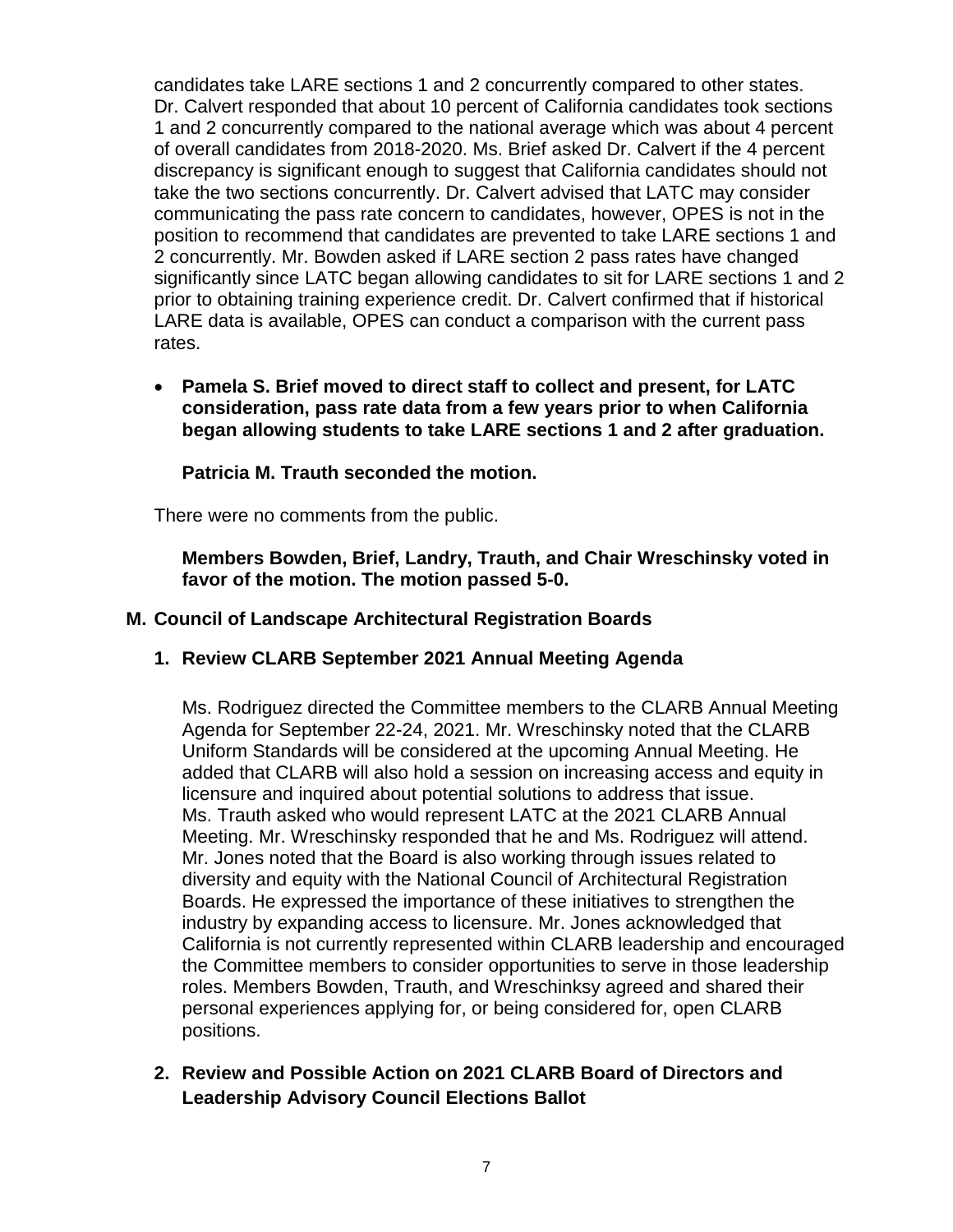Ms. Rodriguez announced that the final slate of candidates for the 2021 CLARB elections is included in the meeting materials for the Committee's consideration. She advised that the related Election Ballot and Letter of Delegate Credentials must be submitted to CLARB by September 16, 2021. Mr. Bowden noted that among the candidates running, he is familiar with Allison Fleury and Joel Kurokawa. Mr. Wreschinksy expressed that President-Elect candidate Carisa McMullen seems to have more experience suited for the position. Ms. Trauth agreed.

• **Andrew C. N. Bowden moved to select Carisa McMullen for President-Elect, Joel Kurokawa for Treasurer, and Daniel Biggs and Julia Manley for Leadership Advisory Council.**

### **Patricia M. Trauth seconded the motion.**

There were no comments from the public.

**Members Bowden, Brief, Landry, Trauth, and Chair Wreschinsky voted in favor of the motion. The motion passed 5-0.**

• **Pamela S. Brief moved to approve Jon S. Wreschinksy as delegate and Trish Rodriguez as representative in attendance on the Letter of Delegate Credentials for the 2021 CLARB Annual Meeting.**

### **Patricia M. Trauth seconded the motion.**

There were no comments from the public.

**Members Bowden, Brief, Landry, Trauth, and Chair Wreschinsky voted in favor of the motion. The motion passed 5-0.**

## **3. Discuss and Possible Action on CLARB Uniform Standards, and Pre-Approval Process**

Ms. Rodriguez reminded the Committee that CLARB presented information regarding the proposed Uniform Standards at the September 4, 2020 LATC meeting and added that this topic will be further discussed at the 2021 CLARB Annual Meeting. Mr. Wreschinsky added that the CLARB board will present a decision on the proposed Uniform Standards and application at the upcoming Annual Meeting. Ms. Trauth questioned how CLARB will manage candidate experience verifications after examination. Specifically, if CLARB or the licensing jurisdiction will be responsible for reviewing experience documentation. Ms. Brief stated that California statutes and regulations may supersede the changes proposed by CLARB. Members Bowden, Brief, and Wreschinksy expressed that Option 4 was unclear as outlined in the material provided by CLARB. Ms. Landry suggested that staff draft a letter outlining LATC concerns with the CLARB proposal and submit for discussion before or during the CLARB Annual Meeting. Mr. Wreschinsky advised the Committee that he and Ms. Rodriguez had previously voiced LATC's concerns to CLARB and will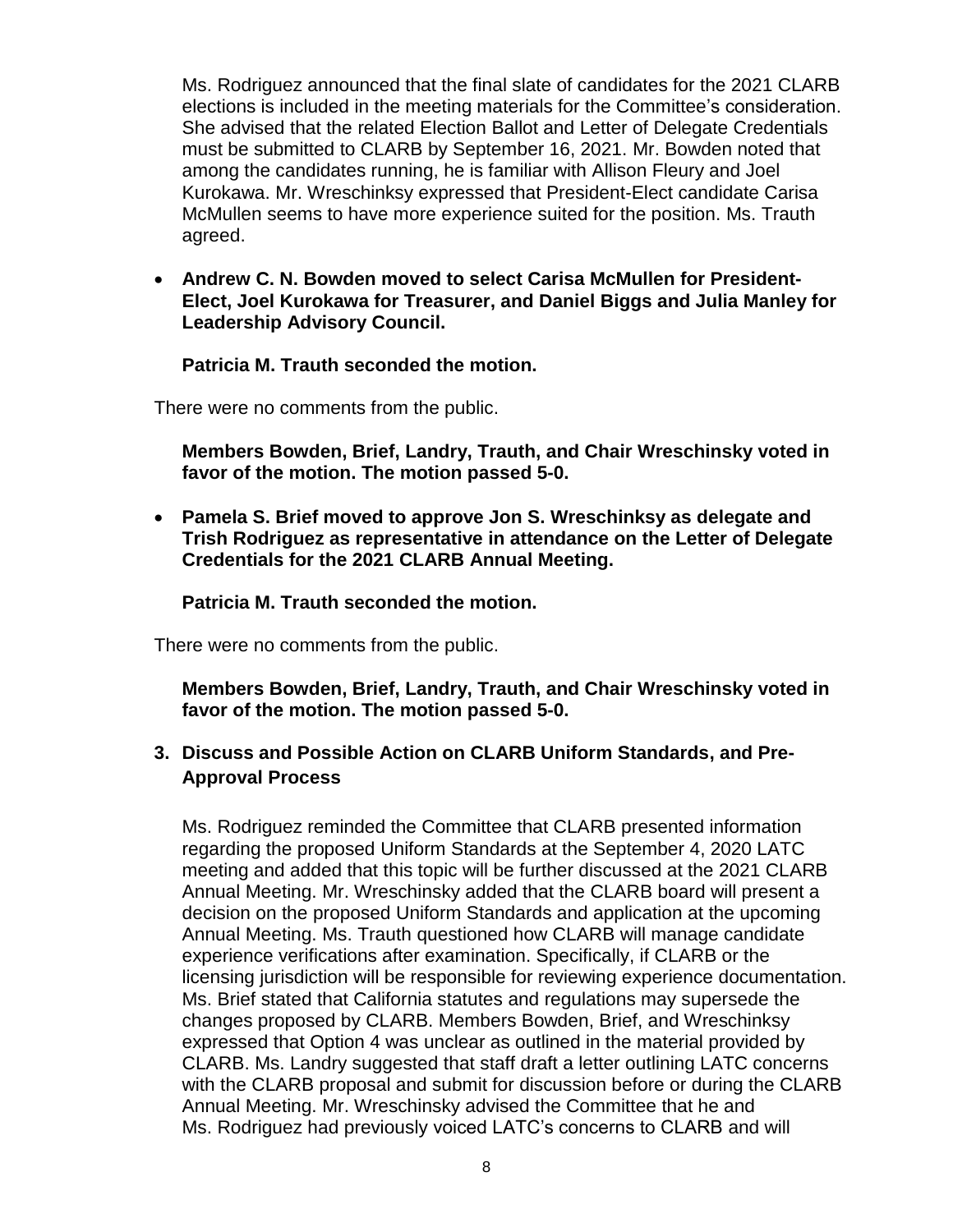discuss possible further action. Mr. Bowden expressed that LATC's main concern with the proposal is that California requires pre-approval to ensure adequate candidate progress and the proposal allows examination directly through CLARB. He added that this may affect California candidate pass rates.

### **N. Discuss and Possible Action on 2019-2021 Strategic Plan Objective to Research the Need for Continuing Education for Licensees through LATC, the American Society of Landscape Architects (ASLA), or Another Organization, to Better Protect the Health, Safety, and Welfare of Consumers**

Ms. Townsend provided a brief overview explaining to the Committee that the Board was mandated to require architects to complete five hours of CE on disability access requirements prior to the renewal of their license. She continued that, most recently, the American Institute of Architects (AIA) California submitted a proposal to require architects obtain additional CE in Zero Net Carbon Design, of which the Board is in support.

Ms. Townsend also reported that LATC was recently contacted by the ASLA, Sierra Chapter requesting that a discussion begin on requiring landscape architects to complete CE prior to renewal. She continued that through LATC enforcement over the past five fiscal years, there have been five citations issued against licensees for violations of contract requirements and rules of professional conduct, in addition to 10 letters of advisement for violations of rules of professional conduct, contract requirements, and negligence, however, no disciplinary action was taken. Ms. Townsend explained that 75% of other landscape architectural jurisdictions require CE varying between 12 to 32 hours, and they all require minimum number of hours to be completed in health, safety, and welfare of the public.

Ms. Townsend reminded LATC that at its December 2, 2020 meeting, the members expressed the need for additional research regarding CE requirements in other jurisdictions, recently amended regulations, and the fiscal and time impact on staff. She explained that most landscape architect registration boards requiring CE made the decision as a Board to ensure the health, safety, and welfare of the public. She continued that it would be difficult to determine the fiscal and time impact CE requirements would have on staff, however, factors would include whether LATC would approve courses or providers, the auditing of licensees for compliance, and enforcement of non-compliance. Ms. Townsend also provided that in the past five years the only statutory change was amendments to Business and Professions Code (BPC) section 5616 for contract requirements, however, there are proposed amendments that would affect the profession such as BPC section 5659 for the inclusion of license number and, also California Code of Regulations section 2671 for public presentments and advertising requirements.

Ms. Townsend explained that at the Committee's April 29, 2021 meeting, members continued to express the need for additional research, specifically to research whether the jurisdictions requiring CE found an association between the requirement of CE and enforcement or health, safety, and welfare issues within the profession; assess the California Supplemental Examination (CSE) to determine if there were any specific areas of practice that could be a potential CE requirement; contact the California Council of ASLA to inquire on whether they feel there is a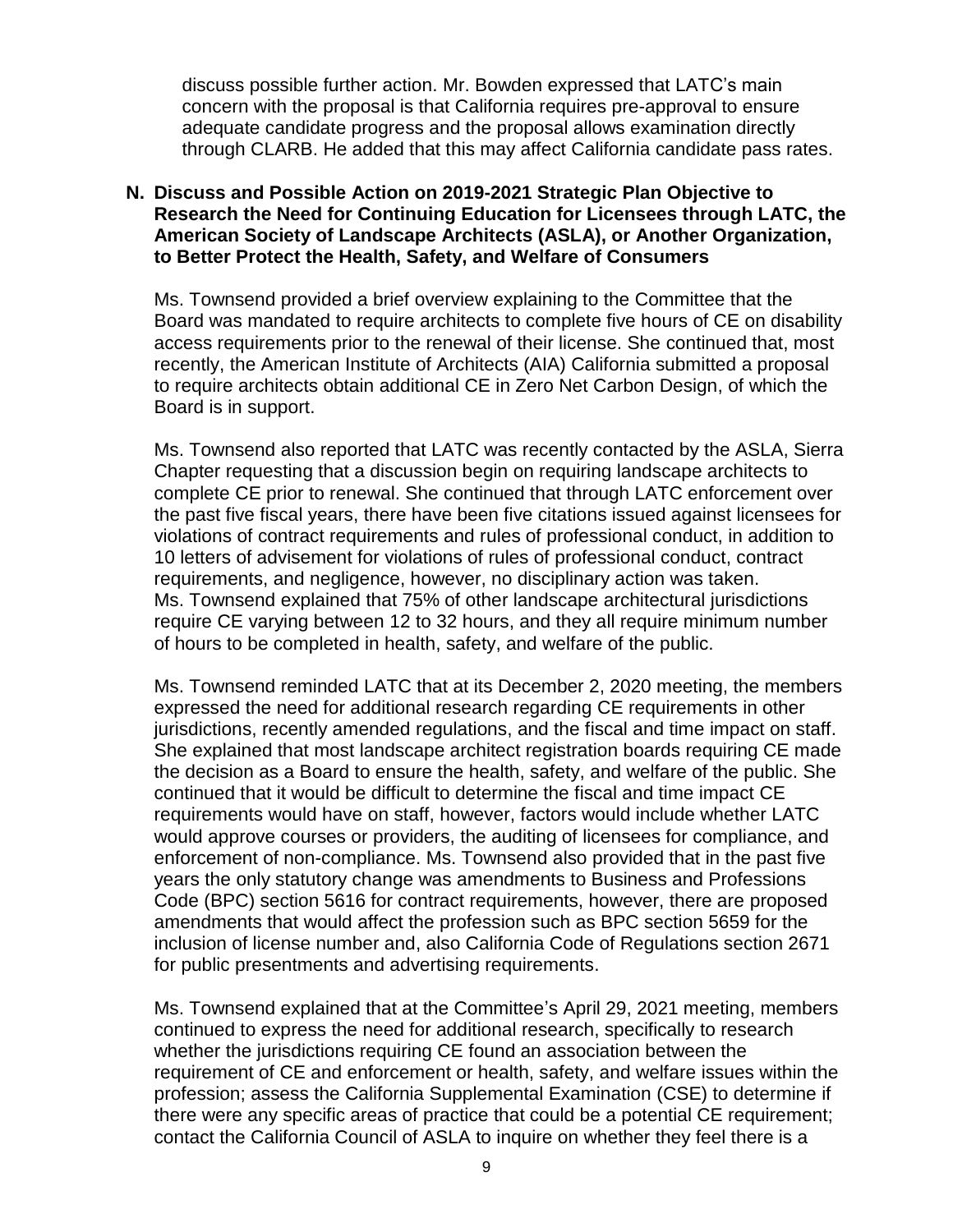critical need for CE; and survey the California licensee population on CE. She continued that after reaching out to the CE jurisdictions it was found that most of the jurisdictions did not find an association or they were unable to determine an association between their CE requirement and enforcement issues due to a lack of cases against licensees. Ms. Townsend continued that after assessing the CSE, which is comprised of topics related to site assessment, program development, design process, and construction documents and contract performance; it was found over the past three fiscal years candidates performed the poorest in program development followed by construction documents and contract performance.

Ms. Townsend continued that staff worked with Mr. Wreschinsky to develop a survey regarding CE which was sent out to every California licensed landscape architect with an email on file with LATC. She stated that LATC received 658 survey responses showing that approximately 50% of licensees are participating in CE and 42% of those licensees maintain a license in another jurisdiction that requires CE for license renewal. Ms. Townsend continued that most licensees from the survey participating in CE complete between one and five hours followed by six to ten hours which are obtained in multiple subject areas with a cost ranging from \$0 to \$100. She explained that the survey results indicated most licensees participating in CE feel zero to five hours would be a reasonable CE requirement followed by six to ten hours. Ms. Townsend explained most licensees that do not currently participate in CE feel there are current issues within the landscape architecture profession that could be potential CE topics, ranging from environmental solutions to design.

Mr. Bowden expressed interest in knowing what the Sierra Chapter of ASLA was expecting in terms of CE requirements and the topics they were concerned about. Ms. Townsend informed the members that she had reached out to the Sierra Chapter, however, had not received a response. Mr. Bowden explained that he is not against requiring CE but opined that more guidance is needed as well as a demonstrated need for CE rather than requiring CE in general health, safety, and welfare topics. He continued that the information presented does not seem to provide a demonstrated need for CE and expressed concerns about requiring CE in specific topics which could not be justified for license renewal.

Ms. Brief reminded LATC that their charge is to protect the health, safety, and welfare of consumers and, although she feels there are other important reasons for CE, the information provided did not support the need to require CE as it specifically relates to the health, safety, and welfare of consumers.

Mr. Wreschinsky opined that LATC has researched as much as possible and suggested reaching back out to the Sierra Chapter of ASLA and inform them of what was found in staff's research and inquire if they are aware of any specific issues that they feel need to be addressed.

Ms. Landry explained that she has been promoting CE for Americans with Disabilities Act (ADA) requirements. She opined that it would be interesting to contact larger cities and inquire on the number of plan reviews done for landscape architects that are providing ADA plans. She continued that not only licensees providing public work should be familiar with ADA requirements and laws but those providing residential services should as well. Ms. Landry also opined that LATC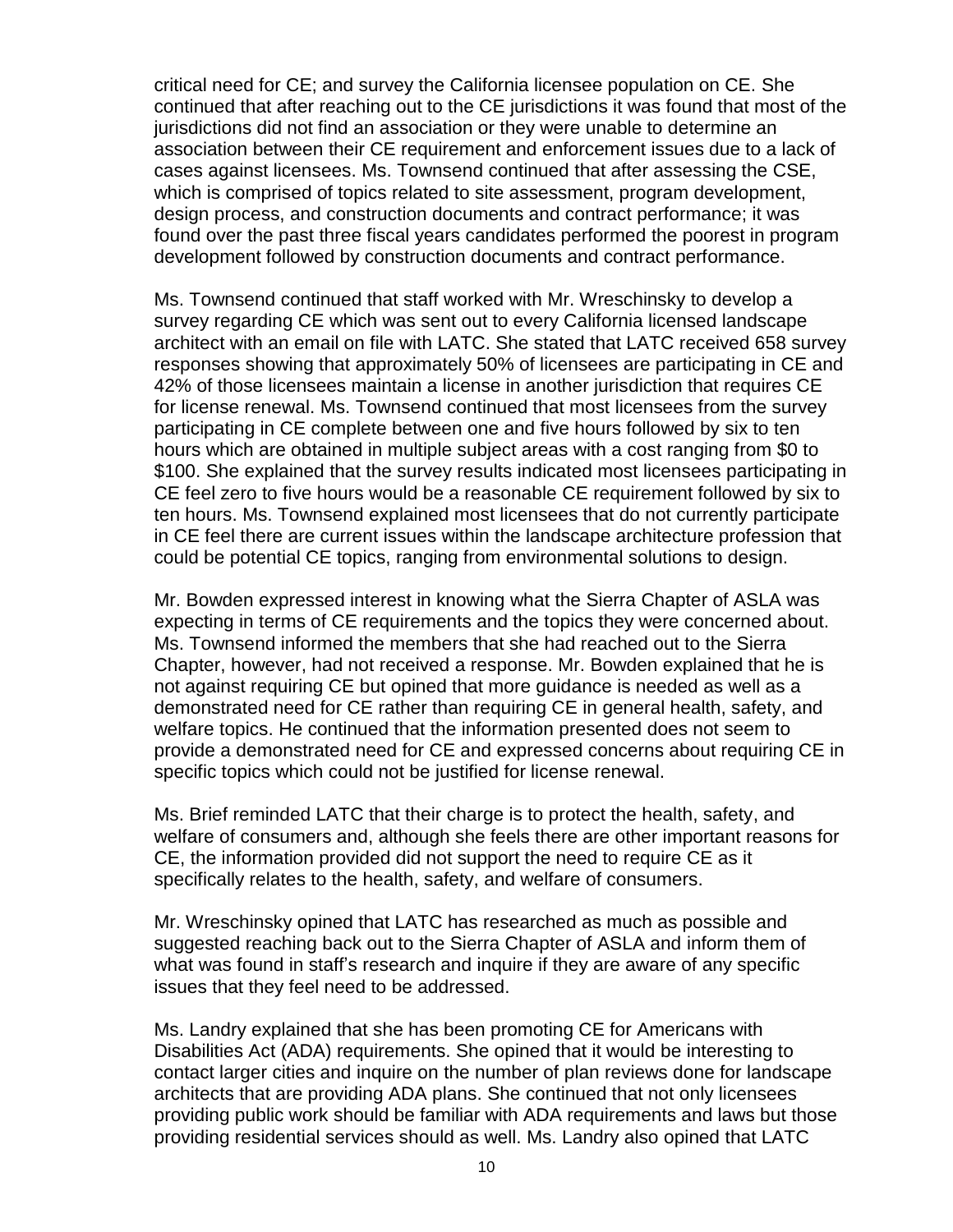should not just consider the submitted enforcement issues to determine if violations have occurred because not all potential violations are submitted to LATC for review. She also agreed with Mr. Wreschinsky in that it would be helpful to know what the Sierra Chapter of ASLA had in mind in terms of a CE requirement.

Mr. Wreschinsky asked Ms. Trauth if she knew of any particular issues LATC should be concerned about given her involvement in many different projects, especially public works. Ms. Trauth acknowledged there are several topics of concern that could be a potential CE requirement, one of which is ADA requirements as well as climate change repercussions and water use. However, she opined that it could be difficult not knowing where the Governor and state stands on CE requirements and did not want to spend time and money attempting to require CE for license renewal only to be denied.

Mr. Jones explained that architects are required to complete five hours of ADA accessibility requirements. He continued that California has one of the lowest CE requirements in the nation and because of that architects were encouraged to do more in terms of CE. Mr. Jones acknowledged that natural disasters are prevalent in California and the architectural profession felt that those were important topics for CE. He continued that he is a residential architect servicing large subdivisions and multi-family projects working with landscape architects and expressed the value that landscape architects bring to the conversations and solutions in terms of site and accessibility constraints.

Mr. Wreschinsky inquired on if there needed to be a motion to direct staff to draft a letter to send to the Sierra Chapter of ASLA regarding the CE topic. Mr. Bowden expressed interest in knowing what the California Council ASLA thoughts were especially after receiving a public comment letter requesting LATC to take into consideration the amount of staff time and the need for requiring CE. Mr. Wreschinsky reminded LATC that researching the need for CE is a current strategic plan objective and questioned whether the objective was fulfilled or if it should be discussed for the next strategic plan.

Ms. Hollingworth agreed that it would be beneficial to know from the Sierra Chapter, or anyone else, what would be helpful in the industry and acknowledged that ADA requirements as well as defensible space are both important topics for professionals to be aware of. She also offered to assist LATC with potentially surveying other ASLA chapters to obtain their thoughts on a CE requirement for licensure renewal.

Ms. Landry informed LATC that she has noticed some issues with ADA compliance and therefore she is in favor of having an ADA CE requirement. Mr. Bowden questioned whether requiring ADA CE every two years would be beneficial or would licensees learn the same information over and over.

• **Susan M. Landry motioned to defer the topic until the strategic planning session as part of the bigger conversation and have staff reach out the Sierra Chapter of ASLA for their input.**

**Member Patricia M. Trauth seconded the motion.**